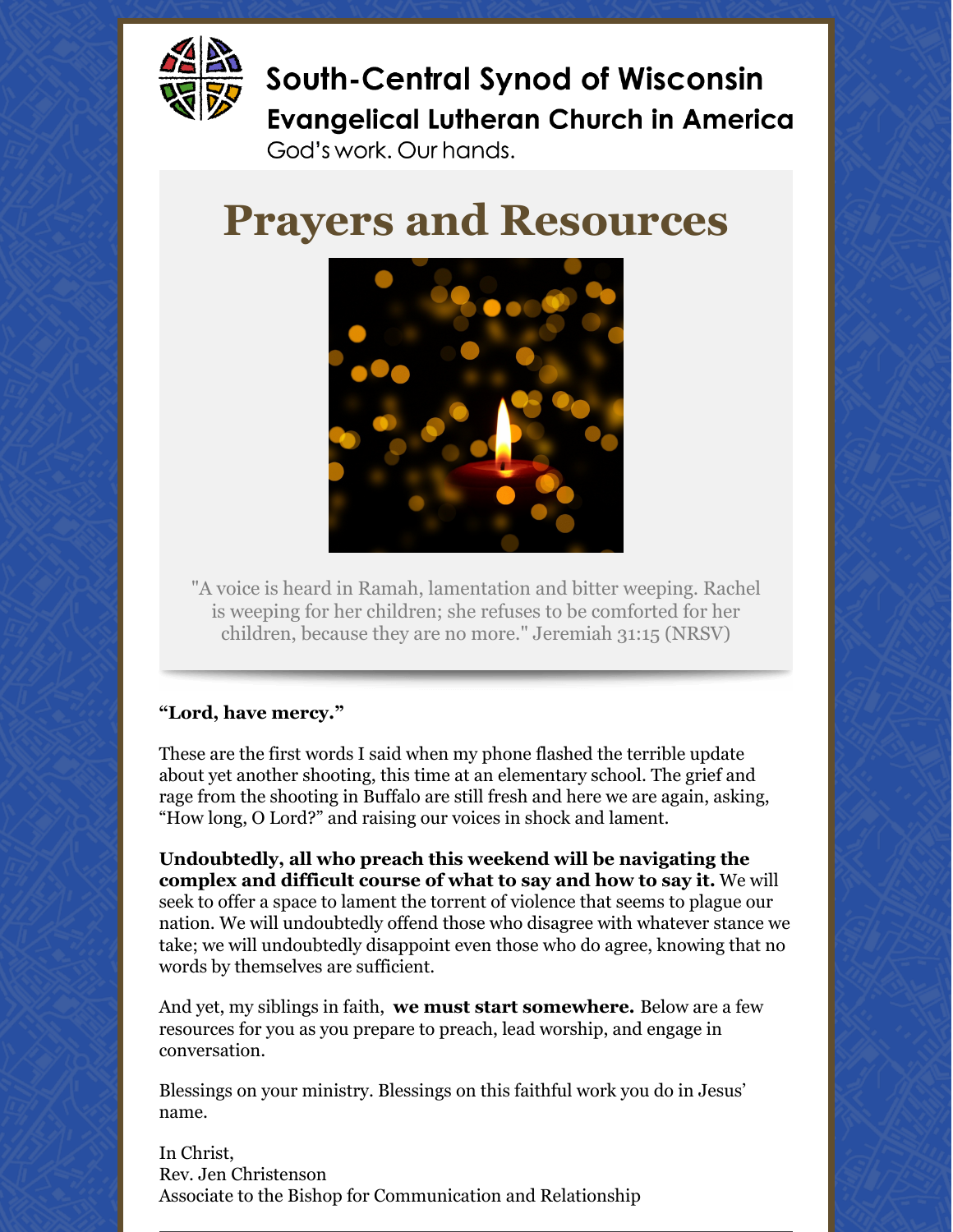## **Let Your Church Bells Ring**

Our partners in ministry at the Wisconsin Council of Churches have shared an invitation to faith communities to join in a nationwide practice of lament on Thursday, May 26.

**At noon (local time), churches with outdoor bells are invited to ring them 19 times, one toll for each of the children whose lives were lost.**

You might also consider inviting congregation members to pause at noon for a moment of prayer or lament.

### **Prayers of Intercession**

*Below are some prayer petitions you can use for worship, online, or your own personal prayers. Please feel free to adapt to fit your context as needed.*

How long, O Lord, how long? Once more we fall before you, broken, angry, hurting, and weeping for yet more innocent lives lost. Wrap your loving arms around those who weep this day: those who weep for the children and teachers of Robb Elementary; those who weep for the shoppers in Buffalo; those whose wounds have been opened anew by yet another senseless act of violence. Lord, in your mercy… (Hear our prayer).

Lord, fill us with holy rage. Inspire us to turn our horror into action. Move our elected leaders to use their power to ensure that our grocery stores, synagogues, schools, churches, shopping centers, movie theaters, and homes are as free from gun violence as possible. Give us the words and the will to have the difficult conversations and to fight the good fight of peace and justice. Lord, in your mercy… (Hear our prayer).

God, give us the strength to add our grief to all of the other challenges we face in this time. Even as we mourn, the pandemic still claims and disrupts lives all around us. Our siblings of color are still crushed by racist institutions. The people of Ukraine are still fighting for their homeland. Our earth is still crying out in distress. The list could go on. Help us, Lord, in times where so much feels so heavy, to remember that we do not bear these burdens alone, that you are there with us, holding us, leading us, carrying us, inspiring us. Lord, in your mercy… (Hear our prayer).

### **All Creation Sings and Other ELCA Worship Materials**

**The newest worship resource from the ELCA, "All Creation Sings,"** also has a selection of prayers for lamenting gun violence. And yes, while I appreciate this greatly, I lament along with many colleagues that we would even need to include such a thing in our worship books.

If you have a Sundays and Seasons account, you can access the "All Creations Sings" hymnal and "Lamenting Gun Violence" resources there.

**Click** *[here](https://files.constantcontact.com/a3f91056801/41141aff-7376-416e-8821-fc45fb2ca0b0.pdf)* **for a Litany regarding gun violence from the ELCA.**

#### **Study Resources**

Below are links to study resources about gun violence.

*"A 60-day [Journey](https://www.elca.org/60days?_ga=2.268351758.1238007867.1653521007-1957758137.1647025967) Toward Justice"* (ELCA)

*"Who is My Neighbor? [Multigenerational](https://www.wichurches.org/2020/02/study-guide-faith-gun-violence/) Conversations on Faith & Gun*